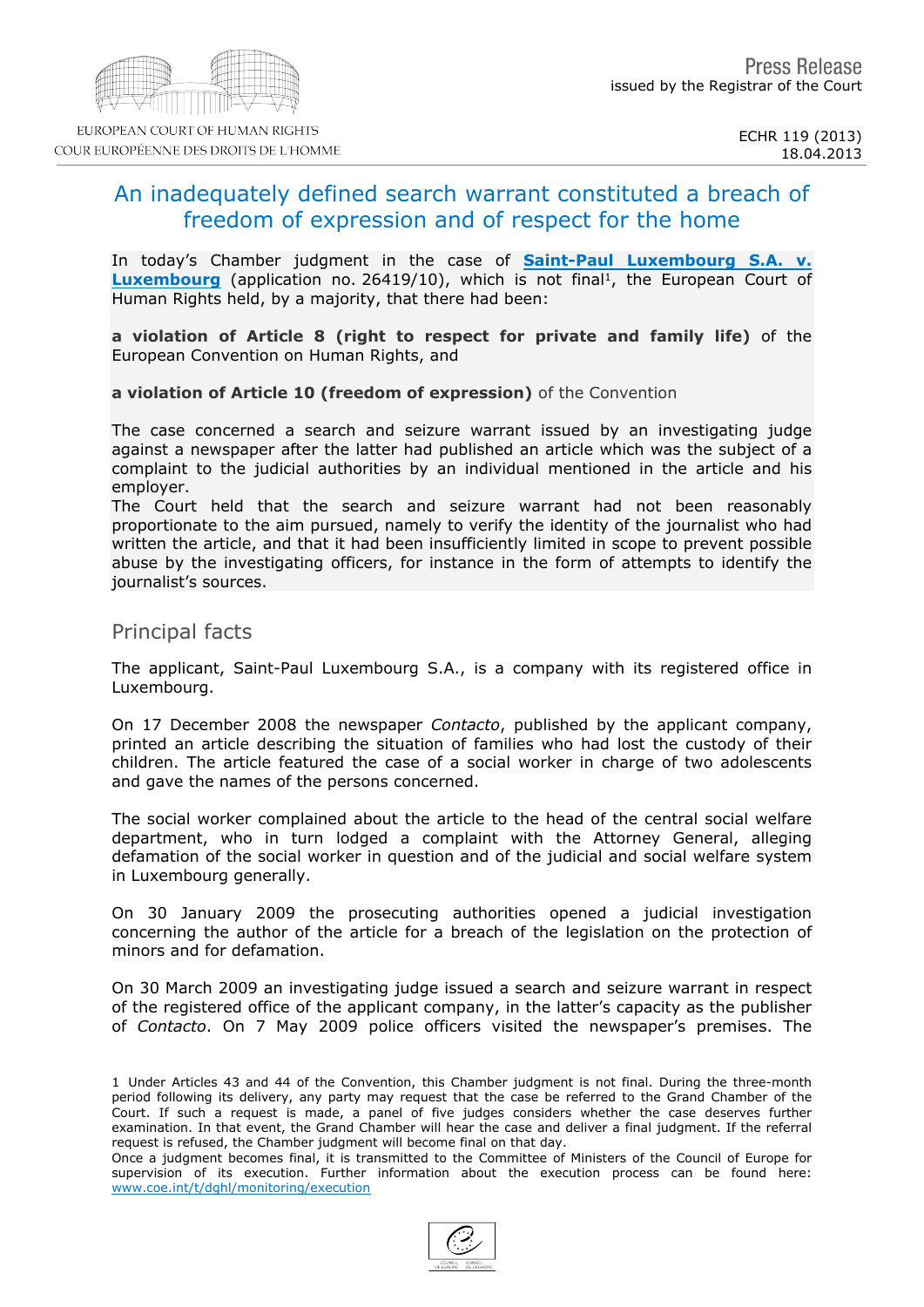journalist who had written the article gave them a copy of the newspaper, a notebook and various documents used in preparing the article. According to the police report, the journalist had declared his willingness to cooperate with the police. The latter had handed him a copy of the warrant issued by the investigating judge in order to make clear that, should he refuse to cooperate, they could compel him to do so. The police officers noted that all the items taken away had been handed over to them voluntarily and had served only to exonerate the journalist. The report stated that the protection of the journalist's sources had not been jeopardised at any point. It concluded that the operation had been conducted without any pressure being exerted, in a cordial and respectful atmosphere.

On 10 May 2009 the applicant company and the journalist applied to the District Court to have the warrant set aside and the search and seizure operation declared null and void. The court rejected the application, and the applicant and the journalist appealed. On 27 October 2009 the Court of Appeal upheld the warrant.

## Complaints, procedure and composition of the Court

Relying on Article 8 (right to respect for private and family life), the applicant alleged that the search of the newspaper which it owned and published had infringed the inviolability of its "home" and had been disproportionate. Relying on Article 10 (freedom of expression), the applicant complained of a violation of its freedom of expression, arguing that the measure in question had consisted in an attempt to identify the journalist's sources and had had an intimidating effect.

The application was lodged with the European Court of Human Rights on 26 April 2010.

Judgment was given by a Chamber of seven judges, composed as follows:

Mark **Villiger** (Liechtenstein), *President*, Angelika **Nußberger** (Germany), Boštjan M. **Zupančič** (Slovenia), Ann **Power-Forde** (Ireland), André **Potocki** (France), Paul **Lemmens** (Belgium), Helena **Jäderblom** (Sweden),

and also Claudia **Westerdiek**, *Section Registrar.*

Decision of the Court

### Article 8

The Court held that the interference had been intended to establish the actual identity of an individual facing criminal prosecution in the context of a judicial investigation, in this case the journalist who had written the article. The efforts to elucidate the circumstances of a possible offence had pursued the legitimate aim of preventing disorder and crime. The interference had also pursued another legitimate aim, namely the protection of the rights of others, since the article in question had disclosed the names of a social worker and of some minors.

The Court noted that the journalist had written the article under the name Domingos Martins, a name that did not feature as such on the list of officially recognised journalists in Luxembourg. However, the list included the name of De Araujo Martins Domingos Alberto, a journalist working for *Contacto*. The similarity between the names and the link to the newspaper in question made the connection obvious. Accordingly, the